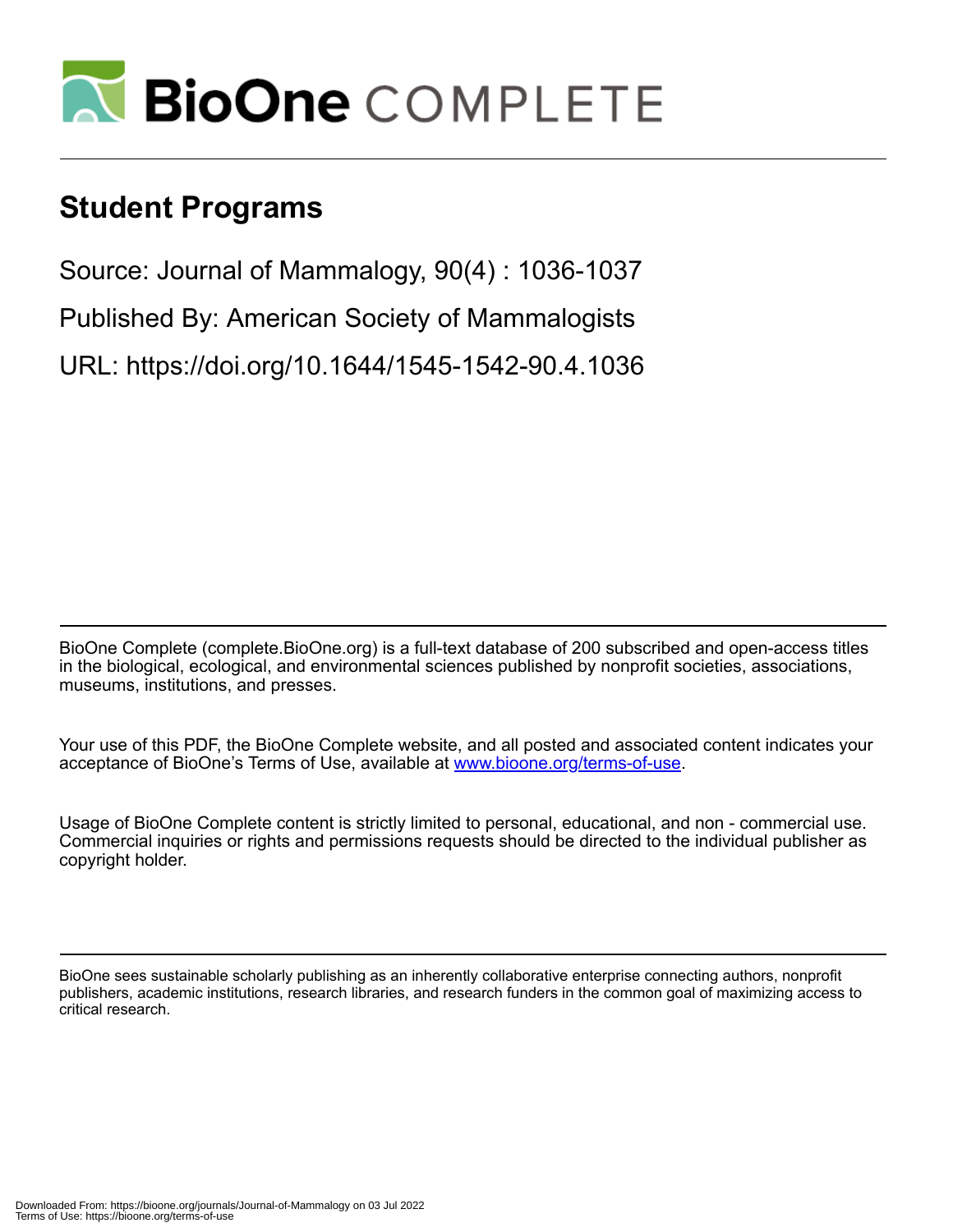## STUDENT PROGRAMS

## REPORT FROM SARAH SMILEY, 2008 ASM-AIBS GRADUATE STUDENT PUBLIC POLICY INTERN

As the 2008 ASM-AIBS Graduate Student Public Policy Intern, I represented the American Society of Mammalogists (ASM) at the American Institute of Biological Science (AIBS) Public Policy Office in downtown Washington, DC. My fellowship at AIBS differed from those of past interns as it lasted for 6 months instead of 3. The 2nd half of my fellowship was sponsored by AIBS because they were short on policy staff. Thus, from September 2008 through February 2009, I was able to live, work, learn, and play in our nation's capital. This experience was priceless in many ways. Thanks to the staff of the AIBS Public Policy Office, led by Dr. Robert Gropp, I gained a basic understanding of how the science policy world operates. I became a part of history as I resided in the District of Columbia (DC) during the election and inauguration of President Barack Obama, as well as at a time of tremendous economic turmoil. I increased my understanding of science issues currently in the spotlight by attending briefings and symposia around DC. Overall, I would not hesitate to recommend this experience to another graduate student in mammalogy.

Upon arriving at the AIBS office, I had little experience in the public policy arena. I brought with me a strong interest in policy and management decisions that affect wildlife, a concern for the quality of science education in the US, and a willingness to learn as much as I could over the next few months. In getting oriented, the AIBS staff was helpful in pointing out websites and newspapers to monitor for policy news and hearing times. They also were very willing to answer any questions I had concerning the legislation and appropriation process. After getting settled at the office, I started by attending numerous hearings on Capitol Hill during the month of September when Congress was in session. These dealt with subjects such as the funding and role of museums and libraries, wildlife trade, emerging contaminants in water, regulation of greenhouse gases under the Clean Air Act, an oversight hearing on the Bush Administration's EPA record, and the current status of the National Wildlife Refuge System (NWRS). It was amazing that, in preparation for these hearings, a wealth of hard-won information had to be condensed into a few minutes of testimony to a non-scientific audience. My attendance at the NWRS hearing led to my authoring a Washington Watch column for the AIBS journal Bioscience (Smiley, S. A. 2008. The Cost of Conservation: The National Wildlife Refuge System. Bioscience 58:1014). The message of this piece was that the NWRS lacks the resources needed to effectively carry out its conservation mission. Insufficient resources have resulted in the decline of biological monitoring on refuges and the loss of wildlife biologist positions in this agency. Writing this column enabled me to learn how to conduct policy research and write for a mixed audience- skills that I would use repeatedly over the next few months.

One of my major responsibilities while working at AIBS was to write short policy articles for the bi-monthly Public Policy Report. These reports inform AIBS members of current science policy news. I wrote 19 policy report items during my internship. Topics included many relevant to ASM members, such as an IUCN report on the status of the world's mammals (''Mammals Perfect Disappearing Act'' 10/13/08), the revamping of science education requirements in Texas (''Biology Standards Beefed Up in the Longhorn State?'' 10/13/08, ''Texas and science education: Here we go again'' 12/8/08), the status of changes made to the Endangered Species Act (ESA) by the Bush administration (''Bush Administration finalizes ESA rule change'' 12/22/08), a description of the salary, tenure status, and demographics of those working at American colleges and universities (''New report outlines status of postsecondary institutional workforce'' 1/5/09), a report summarizing the state of the government's natural science collections (''Report outlines status of federal science collections'' 2/2/09), and the environmental fallout caused by the building of the border fence (''Interior could receive \$50 million to mitigate environmental impacts from US-Mexico border fence'' 2/2/09).

Another project that occupied my time at the AIBS Public Policy Office was the Museums and Economy: Natural Science Collections Alliance (NSCA) Survey. The NSCA is one of the member organizations of AIBS for which we conducted an online survey of U.S. natural history collection managers on how the plummeting economy was affecting their collections, visitation rates, and their ability to entice philanthropists and corporations to make donations (upon which many collections rely). I was responsible for graphing and summarizing the data that were collected from this survey. These results were then relayed to the NSCA. In addition to the survey, when Congress was creating the economic stimulus legislation, I was responsible for faxing a policy letter written jointly by AIBS and NSCA in opposition to the Coburn Amendment, which barred natural science collections from receiving any type of economic stimulus funds. It was very interesting to be involved in public policy work that documented the troubles of natural science collections, a group hit particularly hard by the tumbling economy, but also represented by an organization (the NSCA) that was actively involved in trying to improve the dismal monetary situation faced by its members.

During the election period and other slower policy weeks, I constructed a 1-page information sheet that described some of the benefits of funding mammalian research to those outside